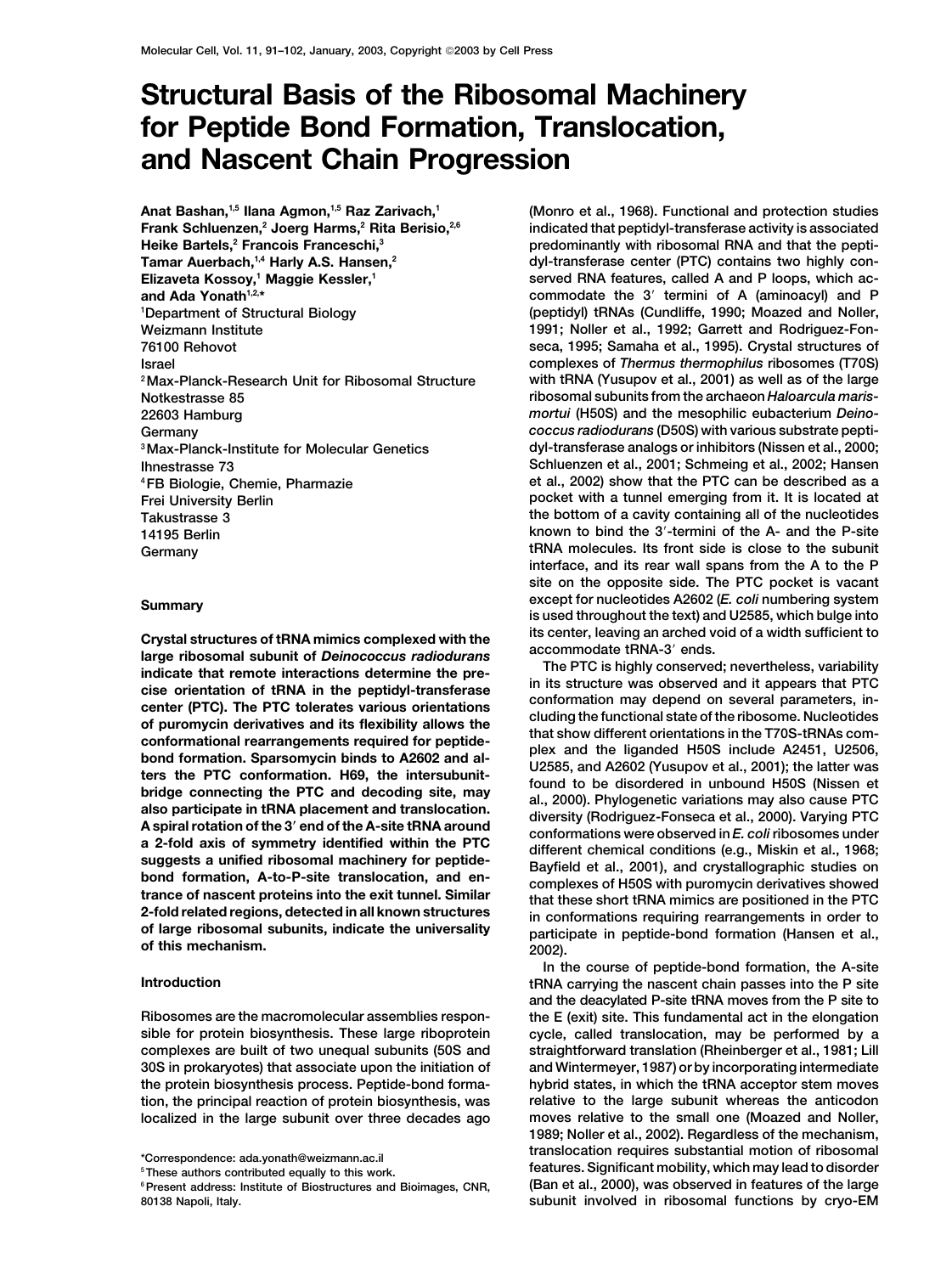

**Figure 1. The PTC in the Large Ribosomal Subunit**

**(A) The location of the PTC within D50S (represented by its RNA backbone in gray). Shown are proteins L16 and CTC, ASM, ASM/SPAR, SPAR, and the docked A- and P-site tRNAs (color coded as in [B]).**

**(B) The PTC pocket, including ASM and of the docked A- and P-site tRNAs.**

**(C) The C-terminal domain of protein CTC (Harms et al., 2001) at its native (blue) and ASM bound (yellow) conformations.**

**structures of the entire ribosome (Yusupov et al., 2001) complexes, the molecular mechanism of peptidyltranswith that of the unbound 50S subunit (Harms et al., 2001; ferase activity is still not well understood. Biochemical Yonath, 2002). and functional studies indicated that ribosomes facili-**

**of protein biosynthesis that exert their effects by interac- for accurate positioning of tRNA molecules (e.g., Cootions with the PTC. Puromycin resembles the 3 terminus perman, 1977; Nierhaus et al., 1980; Samaha et al., 1995; of aminoacyl-tRNA, but its aminoacyl residue is linked Pape et al., 1999; Polacek et al., 2001), and our previous via an amide bridge rather than an ester bond. It played results are consistent with this suggestion (Schluenzen a central role in biochemical experiments aimed at un- et al., 2001; Harms et al., 2001; Yonath, 2002). In conderstanding the mechanism of peptide-bond formation trast, based on the crystal structure of complexes of (e.g., Traut and Monro, 1964; Smith et al., 1965; Monro H50S, it was proposed that ribosomes participate in the et al., 1968; Pestka, 1977; Vazquez, 1979; Gale et al., chemical catalysis of peptide-bond formation (Nissen et 1981; Bourd et al., 1983; Moazed and Noller, 1991; Noller al., 2000). Doubts concerning this proposed mechanism et al., 1992; Porse and Garrett, 1995; Kirillov et al., 1997; arose from chemical and mutation experiments (Barta Rodriguez-Fonseca et al., 1995, 2000). Puromycin bind- et al., 2001; Polacek et al., 2001; Thompson et al., 2001; ing in the presence of an active donor substrate can Bayfield et al., 2001). These uncertainties were further result in peptide-bond formation (Odom et al., 1990) substantiated by recent crystal structures of H50S comuncoupled from movement of the A-site tRNA (Green et plexes with additional substrate analogs (Hansen et al., al., 1998). Since no further synthesis can take place, the 2002). peptidyl-puromycin falls off the ribosome. Here, we report the three-dimensional structures of**

**that acts on all cell types, including Gram-positive bac- the tRNA acceptor stem, the A-site tRNA CCA 3 end, teria and archae that are highly resistant to most antibi- the antibiotic sparsomycin, and a combination of the otics (Goldberg and Mitsugi, 1966; Vazquez, 1979; tRNA acceptor-stem mimic and sparsomycin (ASM/ Cundliffe, 1981). In contrast to ribosome-targeted drugs, SPAR). Analysis of these structures elucidated the bindsparsomycin does not produce clear footprints on the ing modes of the substrate analogs and the inhibitors, 23S rRNA (Moazed and Noller, 1991). N-blocked illuminated dynamic elements in the PTC, indicated the aminoacyl-tRNAs appear to enhance its binding (Monro presumed roles of B2a intersubunit bridge and base et al., 1969; Vazquez, 1979; Hornig et al., 1987; Lazaro A2602, revealed a 2-fold axis in the PTC, and led us to** et al., 1991; Moazed and Noller, 1991; Porse et al., 1999; suggest a ribosomal machinery for peptide-bond forma-**Theocharis and Coutsogeorgopoulos, 1992). Although tion, translocation, and nascent protein progression. sparsomycin does not competitively inhibit A-site substrate binding, A-site antibiotics like chloramphenicol Results and Discussion compete with it for binding to bacterial ribosomes. Mutants of A-site nucleotides increase the tolerance to Binding tRNA molecules to crystalline D50S led to a sparsomycin (Lazaro et al., 1996; Tan et al., 1996), and severe decrease in resolution. However, only a minor crosslinks studies with sparsomycin derivatives were resolution change was observed in D50S crystals**

**(Frank and Agrawal, 2000), by comparing the crystal availability of crystal structures of ribosomal functional Puromycin and sparsomycin are universal inhibitors tate peptidyl-transferase activity by providing the frame**

**Sparsomycin is a potent ribosome-targeted inhibitor complexes of D50S with substrate analogs mimicking**

**localized at A2602 (Porse et al., 1999). soaked in solutions containing tRNA acceptor stem Despite the wealth of biochemical information and the mimics. The largest among these, ASM, is an RNA chain**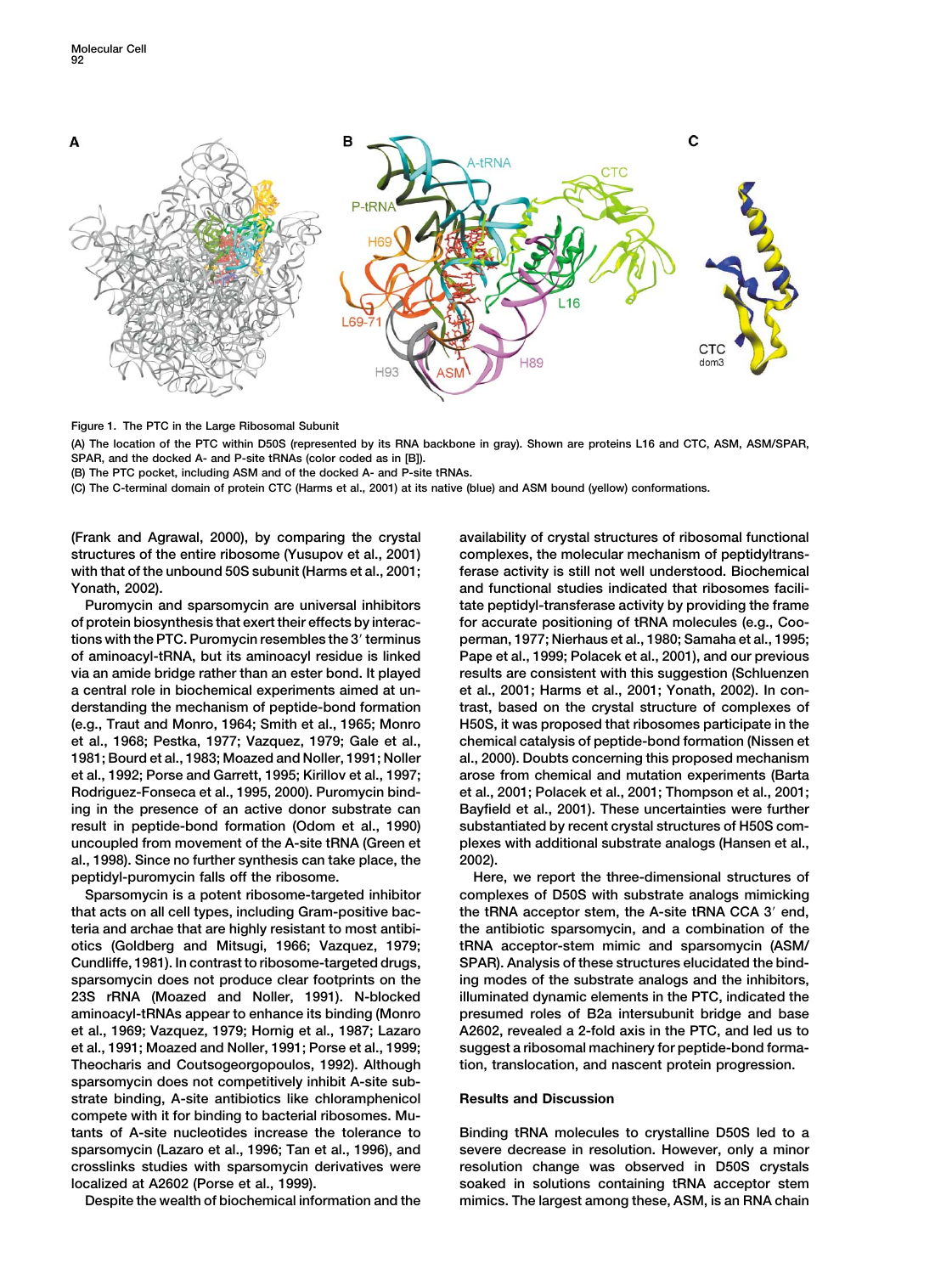

**Figure 2. Substrate Analogs Bound to the PTC**

**(A–D) Stereo views showing the structures of ASM, ACCP, SPAR, and ASM/SPAR in their binding sites within D50S PTC, together with their** electron density maps, contoured at 1.0 $\sigma$ . The sequences of ASM and ACCP and the chemical formula sparsomycin are inserted. **(E) Two-dimensional diagram of the 23S region of D50S PTC. The bases interacting with ASM, ACCP, and ASM/SPAR are marked.**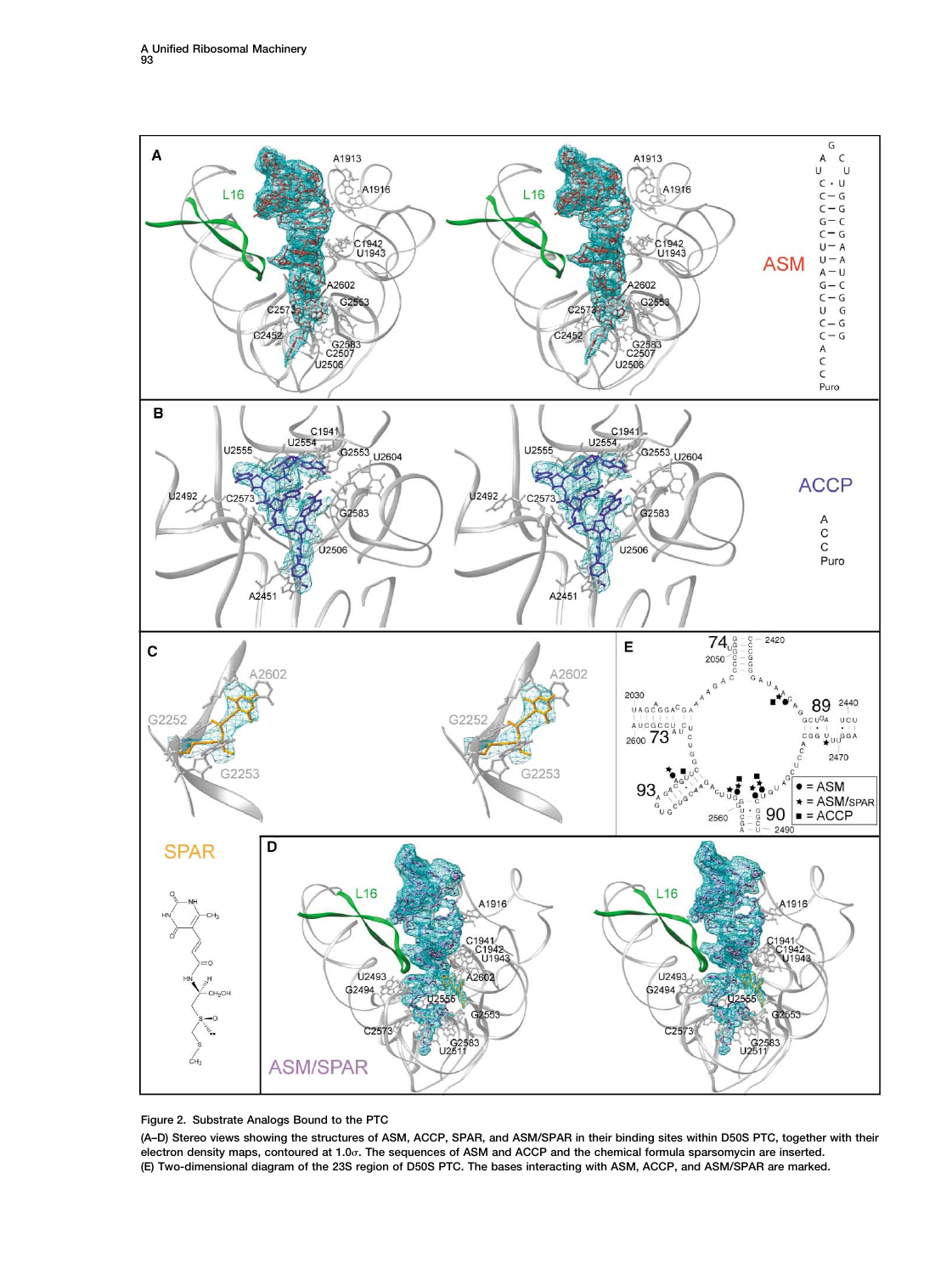## **Table 1. Crystallographic Statistics of Data Collection and Refinement**

| <b>Crystal System</b> | Resolution (Å) | Completeness (%) | I/Isig(I) | $R_{sym}$ (%) | Number of<br>Crystals | R Factor (%) | $R_{\text{free}}$ (%) | Unit Cell (Å) |  |
|-----------------------|----------------|------------------|-----------|---------------|-----------------------|--------------|-----------------------|---------------|--|
| <b>ASM</b>            | 50.0-3.50      | 99.1             | 4.6       | 12.5          | 12                    | 24.4         | 30.3                  | 169.9         |  |
|                       | 3.63-3.50      | 96.8             | 2.1       | 38.4          |                       |              |                       | 409.9, 695.9  |  |
| <b>ACCP</b>           | 50.0-3.70      | 97.8             | 7.9       | 15.6          | 4                     | 28.3         | 30.5                  | 169.9         |  |
|                       | 3.76-3.70      | 97.3             | 1.8       | 39.3          |                       |              |                       | 410.4.697.1   |  |
| <b>SPAR</b>           | 40.0-3.70      | 81.1             | 5.1       | 12.6          | 3                     | 27.1         | 31.7                  | 169.1         |  |
|                       | 3.76-3.70      | 80.0             | 1.7       | 37.0          |                       |              |                       | 409.9.696.3   |  |
| <b>ASM/SPAR</b>       | 50.0-3.60      | 95.2             | 5.8       | 16.9          | 7                     | 28.4         | 32.6                  | 169.6         |  |
|                       | 3.66-3.60      | 93.8             | 1.7       | 35.6          |                       |              |                       | 409.4, 695.1  |  |

**Average standard deviations for bond lengths are 0.005 A˚ and bond angles 0.97. Because of the high completeness, refinement was carried out using the data between 8 A˚ and the last shell. Numbers in the second row describe the highest resolution bin.**

**of 35 nucleotides, designed to represent the part of the key factors influencing ASM stem positioning. Thus, A-site tRNA that interacts with the large ribosomal sub- tRNA mimics not held by remote interactions because unit. Using the 3.0 A˚ structure of D50S (PDB entry 1NJW) they are too short (see below and in Schmeing et al., as a starting model, the electron density maps of the 2002, Hansen et al., 2002), or due to disorder in H69, as ASM complex allowed us to define the D50S PTC pocket observed in H50S crystals (Ban et al., 2000, Nissen et and to unambiguously localize 25 of the 35 nucleotides al., 2000), bind to the PTC with orientations requiring of ASM (Figures 1 and 2). Complexes of D50S with a conformational rearrangements for peptide-bond forshort substrate analog, ACC-puromycin (called ACCP) mation. and sparsomycin (called SPAR), and of cocrystals of The B2a bridge interacts simultaneously with the small D50S with sparsomycin soaked in solutions containing subunit decoding site and the PTC in the large one, thus ASM (called ASM/SPAR), diffract to comparable resolu- connecting the two ribosomal active centers. In D50S, tion (Table 1) and led to interpretable electron density H69, the main feature of this bridge, is located at the maps (Figure 2). intersubunit interface, and to create the intersubunit**

**tRNA (or its mimic) to unbound D50S and assembled al., 2001; Yonath, 2002). B2a's inherent flexibility and its 70S ribosome, the A- and the P-site tRNAs of the 5.5 A˚ proximity to both A and P sites suggest that it may also structure of T70S complex (Yusupov et al., 2001) were act as signal transmitter between the two active sites docked onto D50S (Harms et al., 2001). The docking and participate in translocation as a carrier of the A-site placed the A-site tRNA-3 end in a location almost over- tRNA acceptor stem (Figure 3C). Mapping of** *E. coli***lapping that of ASM 3 end whereas the helical stem of modified nucleotides (Ofengand and Bakin, 1997) onto ASM far end is somewhat displaced toward the P site D50S structure showed clustering in the vicinity of the (Figures 1B and 3A). PTC and in the H69 stem loop, suggesting that they play**

# **Remote Interactions of tRNA Are Key for Its Precise Positioning Community Community Community Sparsomycin Triggers PTC**

**Consistent with earlier findings (Eckerman and Symons, Conformational Alterations 1978; Vazquez, 1979; Hummel and Bock, 1987; Vester Like PTC antibiotics studied so far, namely chloramand Garrett, 1988; Mankin and Garrett, 1991), we found phenicol and clindamycin (Schluenzen et al., 2001), that the walls of the PT cavity are composed of RNA sparsomycin binds exclusively to 23S RNA. Stacking features. One of them is helix H69 that forms the B2a interactions between the sparsomycin-modified uracil bridge (Yusupov et al., 2001; Harms et al., 2001). The ring and the highly conserved base A2602 that appear features adjacent to H69 at the surface of the PTC cavity to be the sole contacts of sparsomycin (Figure 2C) are are helices H68, H70, H71, and H89. The bottom of the consistent with crosslinks produced by derivatized cavity consists of the backbone of nucleotides 2505– sparsomycin (Porse et al., 1999) and rationalize the diffi-2506 and the bases of 2503–2504, 2451, and 2063. culties of its localization in the ribosome (Monro et al., A2451 that, based on its location in H50S crystals, was 1968; Vazquez, 1979; Lazaro et al., 1991; Moazed and implicated as a participant in peptide-bond formation Noller, 1991; Tan et al., 1996; Porse et al., 1999). SPAR catalytic mechanism (Nissen et al., 2000) does not inter- binding mode to D50S is consistent with drug inactivaact with ASM in D50S, consistent with recent findings tion caused by derivatization of SPAR uracil ring and using other complexes of H50S (Hansen et al., 2002). with the marginal loss of its inhibitory activity resulting Interestingly, protein CTC (Harms et al., 2001) that does by alteration of SPAR's second potentially reactive moinot interact with ASM underwent substantial rearrange- ety, the sulfoxy group (Porse et al., 1999). It also explains ments (Figure 1) upon binding of the tRNA mimic, consis- why substitution of SPAR terminal methyl group did not tent with its presumed role in moderating A-site binding decrease the yields of A2602 crosslinking (Lazaro et (Harms et al., 2001; Yonath, 2002). al., 1996; Porse et al., 1999). In its single binding site,**

**loop of protein L16 and packs groove-to-backbone with guanosine residues, G2252 and G2253 (Gutell et al., H69 (Figure 3A). Hence H69 and L16 are likely to be 1993). Although its distances to these bases are too**

**To allow correlation between the binding modes of bridge it stretches toward the small subunit (Harms et a role in the bridging events.**

**The helical stem of ASM interacts with the extended sparsomycin is adjacent to two universally conserved**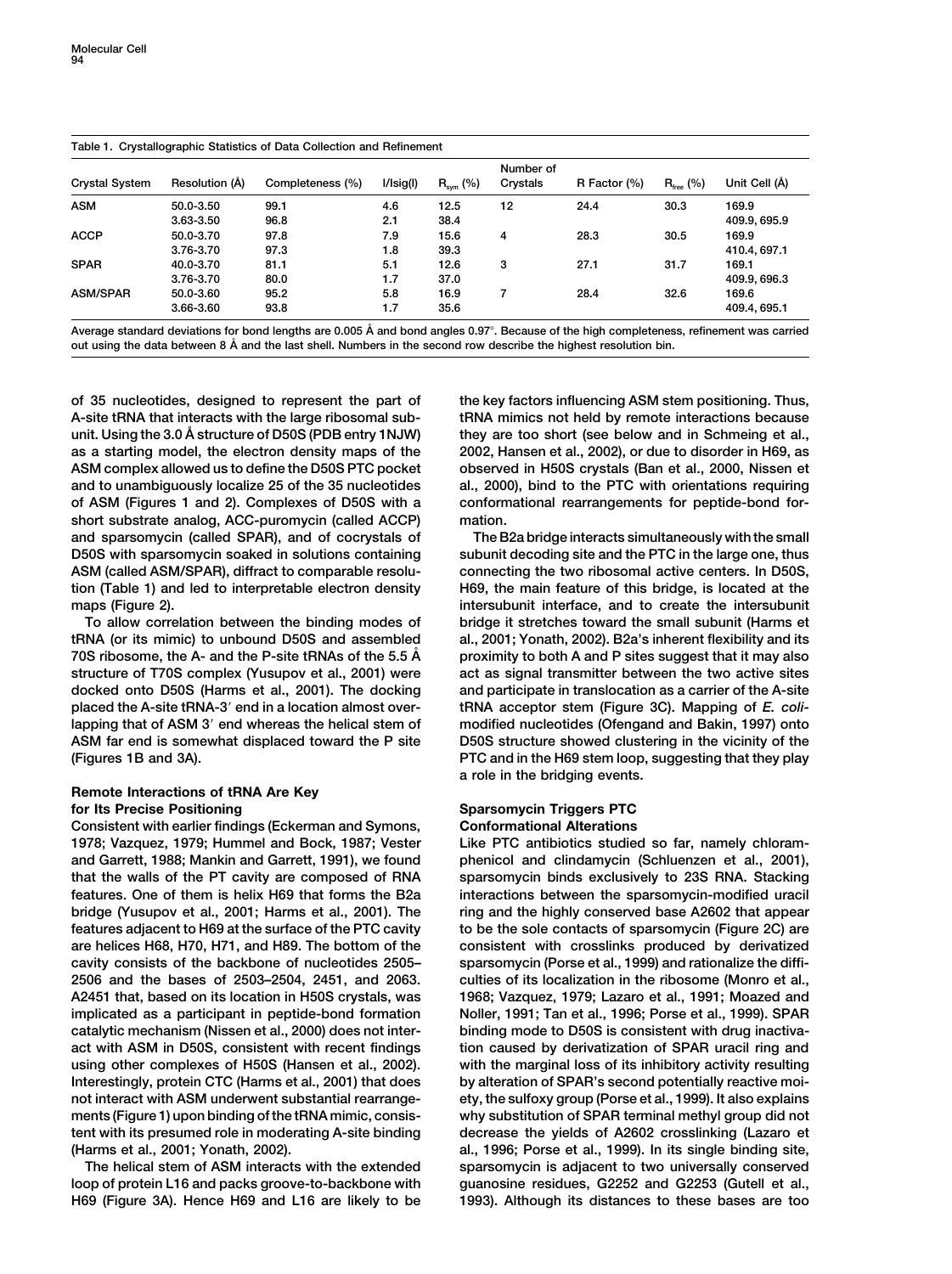

**Figure 3. Flexibility within the PTC**

**(A and B) Side and front (compared to Figure 1A) views of the PTC. The view shown in (A) includes the docked A- and P-site tRNAs, ASM, ASM/SPAR, and SPAR. It highlights the contributions of protein L16 to the precise positioning of ASM and the proximity of protein CTC. The view in (B) shows SPAR and ASM/SPAR and their relative orientations compared to the docked A- and P-sites tRNA. (C) H69 with ASM and the docked A-site tRNA in D50S (left) and together with P-site tRNA in T70S (right).**

**(D) The relative orientations of A2602 (A2581D) in different complexes of D50S (ASM, ASM/SPAR, ACCP) and H50S: PDB entry 1FGO (Nissen et al., 2000) and PDB entry 1KQS (Schmeing et al., 2002). The conformations of A2602 (A2581D) in D50S complexes with sparsomycin (SPAR) and chloramphenicol (CAM) were included to indicate the limits of A2602 flexibility.**

**(E) Three views, showing the backbone of H93 in the same orientation, together with ASM (left), SPAR (gold), and ASM/SPAR (middle) and** ACCP (right). Hydrated Mg<sup>2+</sup> ions are shown as pink dots.

**long (4.7 A˚ ) for van der Waals contacts or for the mation of both A and P sites, presumably via its contacts formation of hydrogen bonds, the proximity of sparso- with A2602. This base undergoes the largest conformamycin to these nucleotides may influence protein bio- tional rearrangements upon substrate and sparsomycin synthesis, as they were shown to be involved in peptide- binding (Figure 3D), and since it is located in the center bond formation (Moazed and Noller, 1989; Green et al., of the PTC and possesses unusual inherent flexibility, 1997). it seems to induce significant conformational re-**

**Sparsomycin appears to significantly alter the confor- arrangements in the PTC. Among the nucleotides that**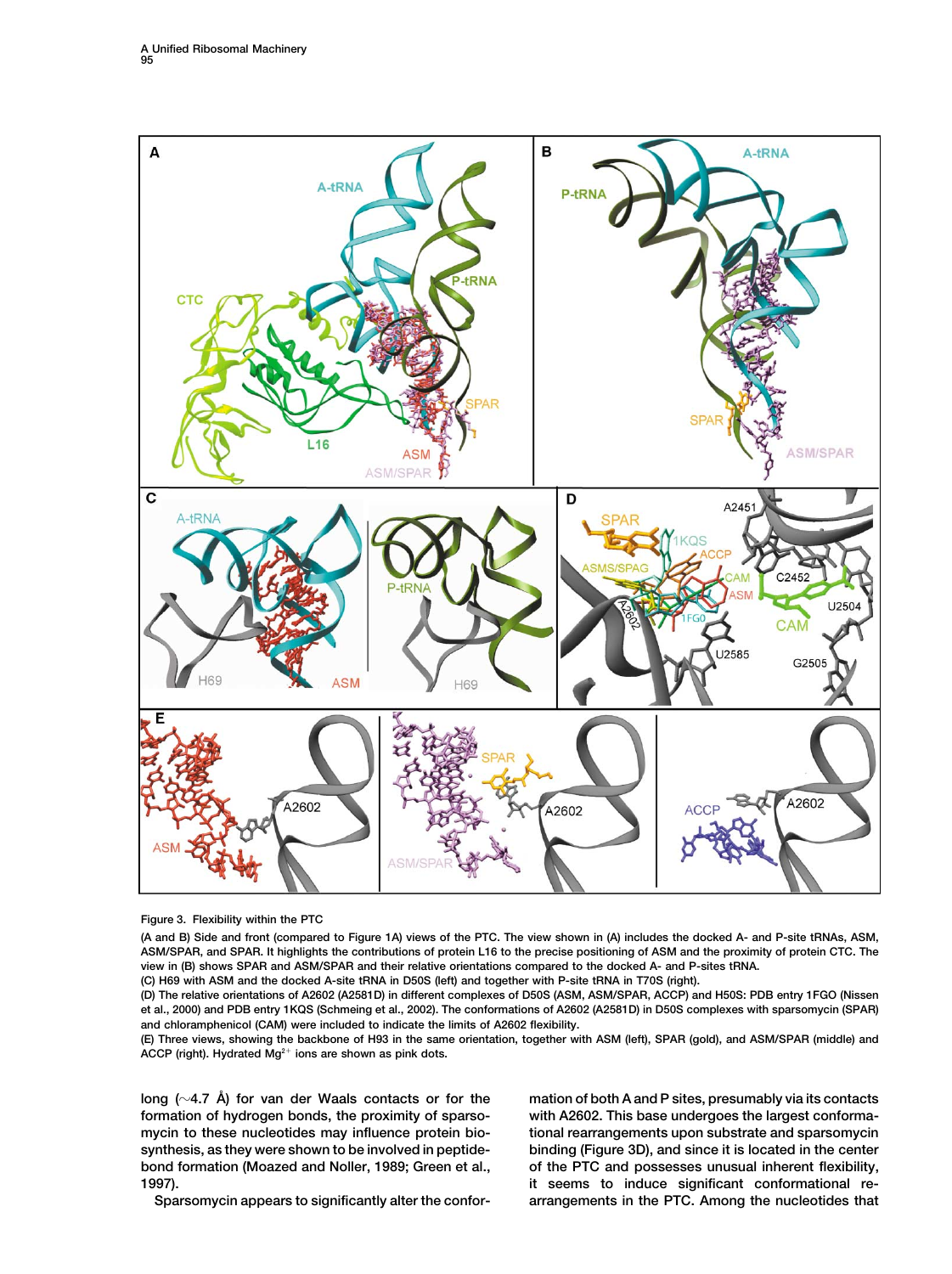| Table 2. Interactions of Substrate Analogs with the Ribosome |                                                       |        |            |                                    |                                                   |  |  |  |  |  |
|--------------------------------------------------------------|-------------------------------------------------------|--------|------------|------------------------------------|---------------------------------------------------|--|--|--|--|--|
| (A) tRNA Acceptor-Stem Mimic (ASM)                           |                                                       |        |            |                                    |                                                   |  |  |  |  |  |
|                                                              | ASM                                                   | (tRNA) | Helix/Loop | rRNA/Protein (E. coli)             | Comments                                          |  |  |  |  |  |
| 1                                                            | G 01                                                  | (A05)  |            | L16, aa79–81 (58–60)               | Hydrophilic with protein<br>loop. Missing in H50S |  |  |  |  |  |
| 2                                                            | C 05 O2'                                              | (A05)  | H69        | A 1899 O1P (A1916)                 | Missing in H50S                                   |  |  |  |  |  |
| 3                                                            | U 06 O2P                                              | (U06)  | H69        | A 1896 N6<br>(A1913)               | Missing in H50S                                   |  |  |  |  |  |
| 4                                                            | C 21 O2'                                              | (C63)  | H69        | C 1892 O2'<br>(C1909)              | Missing in H50S                                   |  |  |  |  |  |
| 5                                                            | U 29 O2′                                              | (G71)  | L69-71     | U 1926 O2P<br>(U1943)              | Missing in H50S                                   |  |  |  |  |  |
| 6                                                            | U 29 O2                                               | (G71)  | $L69 - 71$ | C 1925 O2'<br>(C1942)              | Missing in H50S                                   |  |  |  |  |  |
| 7                                                            | C 30 O2'                                              | (C72)  | L69-71     | C 1925 O4'<br>(C1942)              | Missing in H50S                                   |  |  |  |  |  |
| 8                                                            | A 32 O2'                                              | (A73)  | H93        | A 2581 N6<br>(A2602)               |                                                   |  |  |  |  |  |
| 9                                                            | C 33 N4                                               | (C74)  | H92        | U 2534 O4<br>(U2555)               |                                                   |  |  |  |  |  |
| 10                                                           | C 34 N4                                               | (C75)  | H92        | G 2532 O6<br>(G2553)               | ВP                                                |  |  |  |  |  |
| 11                                                           | C 34 N3                                               | (C75)  | H92        | G 2532 N1<br>(G2553)               | ВP                                                |  |  |  |  |  |
| 12                                                           | C 34 O2                                               | (C75)  | H92        | G 2532 N2<br>(G2553)               | ВP                                                |  |  |  |  |  |
| 13                                                           | C 34 O2                                               | (C75)  | H90        | C 2486 O2'<br>(C2507)              |                                                   |  |  |  |  |  |
| 14                                                           | C 34 O3'                                              | (C75)  | H90        | C 2552 N4<br>(C2573)               | Missing in H50S <sup>a</sup>                      |  |  |  |  |  |
| 15                                                           | <b>PURO 02'</b>                                       | (A76)  | L89-90     | U 2485 O2'<br>(U2506)              |                                                   |  |  |  |  |  |
| 16                                                           | <b>PURO 02'</b>                                       | (A76)  | L89-90     | U 2485 O2<br>(U2506)               |                                                   |  |  |  |  |  |
| 17                                                           | <b>PURO 02'</b>                                       | (A76)  | L90-93     | G 2562 N2<br>(G2583)               |                                                   |  |  |  |  |  |
| 18                                                           | PURO N3'                                              | (A76)  | L89-90     | U 2485 O2'<br>(U2506)              |                                                   |  |  |  |  |  |
| 19                                                           | PURO N3                                               | (A76)  | L90-93     | G 2562 N2<br>(G2583)               |                                                   |  |  |  |  |  |
| 20                                                           | PURO N1                                               | (A76)  | L90-93     | G 2562 O2'<br>(G2583)              |                                                   |  |  |  |  |  |
| 21                                                           | PURO-tyrosine ring                                    | (A76)  | L74-89     | C 2431<br>(C2452)                  | Stacking                                          |  |  |  |  |  |
|                                                              | (B) ACC-Puromycin (ACCP)<br><b>ACCP</b> <sup>b</sup>  | (tRNA) | Helix/Loop | rRNA/Protein (E. coli)             | Comments                                          |  |  |  |  |  |
| 1                                                            | A 32 N7                                               | (A73)  | L69-71     | C 1924 O2'<br>(C1941)              |                                                   |  |  |  |  |  |
| 2                                                            | A 32 N6                                               | (A73)  | H93        | U 2583 O1P<br>(U2604)              |                                                   |  |  |  |  |  |
| 3                                                            | A 32 O2'                                              | (A73)  | H92        | U 2533 O4<br>(U2554)               |                                                   |  |  |  |  |  |
| 4                                                            | C 33 O1P                                              | (C74)  | H92        | U 2533 N3<br>(U2554)               |                                                   |  |  |  |  |  |
| 5                                                            | C 33 N4                                               | (C74)  | H92        | U 2534 O2'<br>(U2555)              |                                                   |  |  |  |  |  |
| 6                                                            | C 34 N4                                               | (C75)  | H92        | G 2532 O6<br>(G2553)               | ВP                                                |  |  |  |  |  |
| 7                                                            | C 34 N3                                               | (C75)  | H92        | G 2532 N1<br>(G2553)               | ВP                                                |  |  |  |  |  |
| 8                                                            | C 34 O2                                               | (C75)  | H92        | G 2532 N2<br>(G2553)               | ВP                                                |  |  |  |  |  |
| 9                                                            | C 34 O2'                                              | (C75)  | H90        | C 2552 N4<br>(C2573)               |                                                   |  |  |  |  |  |
| 10                                                           | <b>PURO 02'</b>                                       | (A76)  | L89-90     | U 2485 O2<br>(U2506)               |                                                   |  |  |  |  |  |
| 11                                                           | PURO N3                                               | (A76)  | L90-93     | G 2562 N2<br>(G2583)               |                                                   |  |  |  |  |  |
| 12                                                           | PURO N1                                               | (A76)  | L90-93     | G 2562 O2'<br>(G2583)              |                                                   |  |  |  |  |  |
| 13                                                           | PURO N3'                                              | (A76)  | L89-90     | U 2485 O2'<br>(U2506)              |                                                   |  |  |  |  |  |
| 14                                                           | PURO O                                                | (A76)  | L74-89     | A 2430 O2'<br>(A2451)              |                                                   |  |  |  |  |  |
|                                                              | (C) tRNA Acceptor-Stem Mimic + Sparsomycin (ASM/SPAR) |        |            |                                    |                                                   |  |  |  |  |  |
|                                                              | ASM/SPAR                                              | (tRNA) | Helix/Loop | rRNA/Protein (E. coli)             | Comments                                          |  |  |  |  |  |
| 1                                                            | G 01                                                  | (G01)  |            | L16 aa79-81 (58-60)                |                                                   |  |  |  |  |  |
| 2                                                            | G 02 N3                                               | (C02)  |            | Mg 101                             |                                                   |  |  |  |  |  |
| 3                                                            | C 05 O2'                                              | (A05)  | H69        | A 1899 O1P (A1916)                 |                                                   |  |  |  |  |  |
| 4                                                            | U 29 O2'                                              | (G71)  | $L69 - 71$ | U 1926 O1P (U1943)                 |                                                   |  |  |  |  |  |
| 5                                                            | $C_{30}$ $O_{2}$                                      | (C72)  | L69-71     | C 1924 O2' (C1941)                 |                                                   |  |  |  |  |  |
| 6                                                            | C 31 O2'                                              | (A73)  | H93        | A 2581 N3<br>(A2602)               |                                                   |  |  |  |  |  |
| 7                                                            | C 31 O2                                               | (A73)  |            | Mg 102                             |                                                   |  |  |  |  |  |
| 8                                                            | C 33 O2'                                              | (C74)  | H89        | U 2472 O3'<br>(U2493)              |                                                   |  |  |  |  |  |
| 9                                                            | C 33 N4                                               | (C74)  | H92        | U 2534 O4<br>(U2555)               |                                                   |  |  |  |  |  |
| 10                                                           | C 34 N4                                               | (C75)  | H92        | G 2532 O6<br>(G2553)               | ВP                                                |  |  |  |  |  |
| 11                                                           | C 34 N3                                               | (C75)  | H92        | G 2532 N1<br>(G2553)               | ВP                                                |  |  |  |  |  |
| 12                                                           | C 34 O2                                               | (C75)  | H92        | G 2532 N2<br>(G2553)               | ВP                                                |  |  |  |  |  |
| 13                                                           | C 34 O2                                               | (C75)  | H90        | C 2486 O2'<br>(C2507)              |                                                   |  |  |  |  |  |
| 14                                                           | C 34 O2'                                              |        | H90        | C 2486 O <sub>2</sub> '<br>(C2507) |                                                   |  |  |  |  |  |
| 15                                                           | C 34 O3'                                              | (C75)  | H90        | (C2573)                            |                                                   |  |  |  |  |  |
|                                                              |                                                       | (C75)  |            | C 2552 N4                          |                                                   |  |  |  |  |  |
| 16                                                           | <b>PURO 02'</b>                                       | (A76)  | L90-93     | U 2485 O2<br>(U2508)<br>(U2582)    |                                                   |  |  |  |  |  |
| 17                                                           | <b>PURO 02'</b>                                       | (A76)  | L90-93     | U 2563 O2'                         |                                                   |  |  |  |  |  |
| 18                                                           | PURO N3                                               | (A76)  | L90-93     | G 2562 N2<br>(G2583)               |                                                   |  |  |  |  |  |
| 19                                                           | <b>PURO 05'</b>                                       | (A76)  | H90        | C 2552 N4<br>(C2573)               |                                                   |  |  |  |  |  |
| 20                                                           | PURO O                                                | (A76)  | L74-89     | A 2430 O2'<br>(A2451)              |                                                   |  |  |  |  |  |
| 21                                                           | puro n                                                | (A76)  | L74-89     | A 2430 O2'<br>(A2451)              |                                                   |  |  |  |  |  |
| 22                                                           | PURO N                                                | (A76)  | L74-89     | A 2430 N3<br>(A2451)               |                                                   |  |  |  |  |  |

**Contacts missing in H50S due to the disorder of the tRNA mini-helix are noted.**

**<sup>a</sup> Contacts missing in H50S, although this part is seen in the map.**

**<sup>b</sup> The numbering of the ACCP bases is according to the numbering of the ASM mimic.**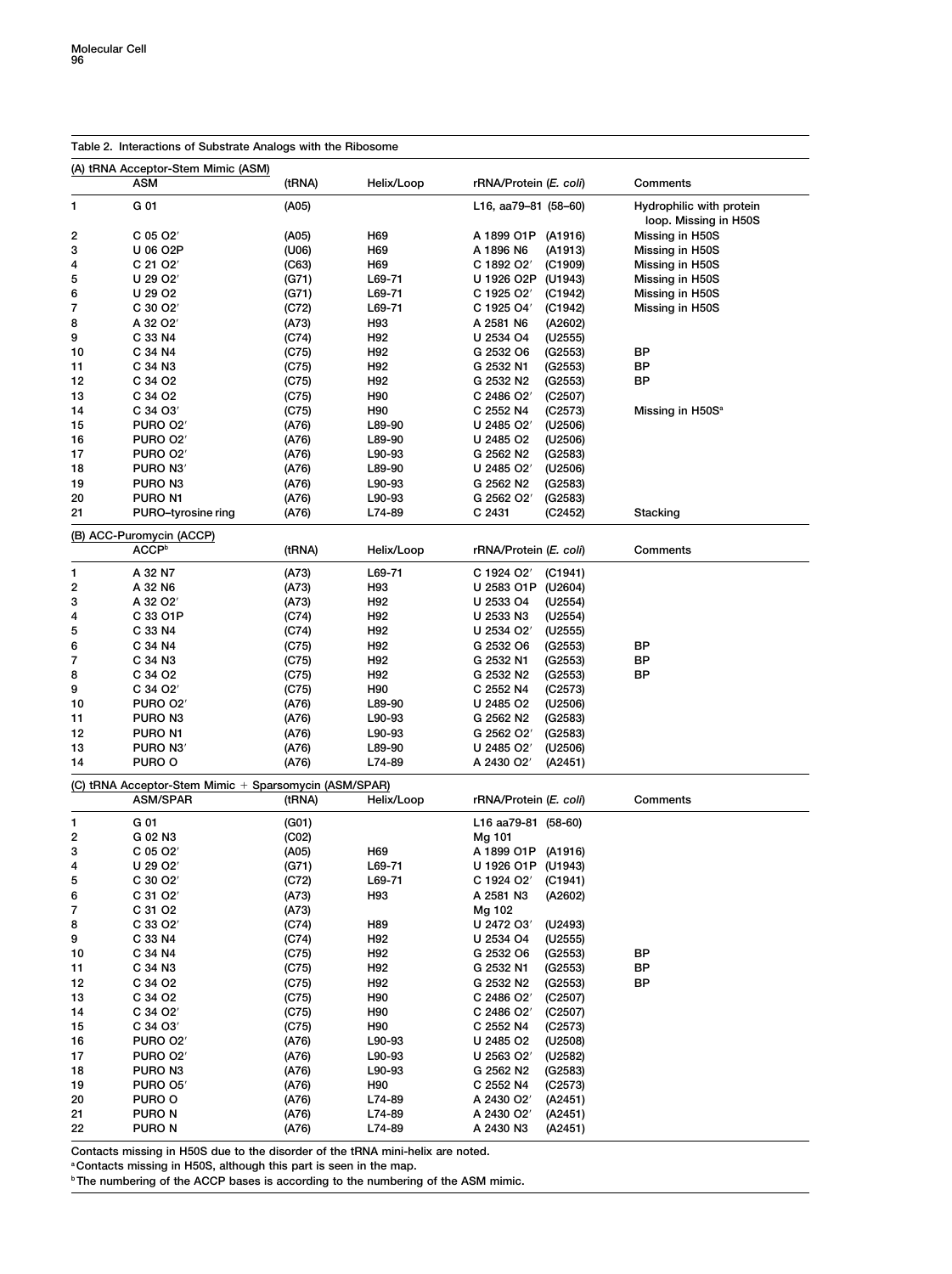**some are distant from SPAR but may interact with A2602 observed for the H50S analogs. Table 2 and Figure 2B in its various conformations. These include A2438, show the ACCP interactions with D50S, most of which C2452, C2499, U2500, and U2584 that were implicated are consistent with crosslinking results (Hall et al., 1988; in A-site binding, and their single-site mutations show Kirillov et al., 1999). However, the ASM 3 end shares enhancement of sparsomycin resistance (Tan et al., only 6 of the 14 ACCP interactions, including the base 1996). The SPAR-induced conformational rearrange- pair between G2553 and C34 (tRNA C75), the contacts ments within the A site explain its competition with chlor- between C33 (tRNA C74) and U2555, and the contacts amphenicol although they do not share overlapping po- of the puromycin end with G2583 and U2506. For the sitions (Lazaro et al., 1991; Tan et al., 1996), and we latter, the chemical nature of the interactions is different. conclude that sparsomycin inhibits protein biosynthesis G2583 shows the largest variability. It lies almost perby introducing substantial alterations of the conforma- pendicular to ASM but packs side-to-side with ACCP. tion of the PTC. Nucleotide C2573 interacts with both compounds, but**

**sufficient for its firm attachment as long as the large G2452, and A2602, interact only with ASM, and four subunit is not involved in protein biosynthesis or in other nucleotides, C1941, A2451, U2554, and U2604, make functional tasks requiring the participation of A2602. contacts with ACCP but not with the 3 end of ASM. Destabilization of SPAR binding during protein biosyn- The Watson-Crick base pair between ASM or ACCP thesis may be correlated to orientation alterations of its C34 (tRNA C75) and G2553 (Kim and Green, 1999) apcounterpart, A2602, that was implicated to play an active pears to be a common feature in all D50S complexes, role in protein biosynthesis. Consistent with SPAR loca- in the T70S/tRNA complex (Yusupov et al., 2001), and tion in D50S is its tighter binding in the presence of in the liganded H50S (Nissen et al., 2000; Schmeing et N-blocked aminoacyl-tRNAs at the P site (Porse et al., al., 2002; Hansen et al., 2002). In contrast, the contacts 1999). The binding enhancement of SPAR by N-blocked made by C33 (tRNA C74) of ASM and ACCP with U2555 aminoacyl-tRNA may indicate that SPAR inhibits protein of D50S are not seen in H50S crystal structures, where biosynthesis not only by altering the PTC conformation this base is stacked with U2554. Furthermore, in H50S, but also by trapping nonproductive intermediate-state A76 of the ligand induces shifts in three bases, U2585, compounds. U2584, and G2583, whereas the equivalent base in both**

**3B. Although ASM in the ASM/SPAR complex is placed D50S and makes different contacts with it (Table 2). closer to the P site than ASM alone, in both complexes A2602 is the PTC nucleotide that undergoes the ASM makes a comparable number of contacts with 23S largest conformational changes upon binding of sub-RNA. However, ASM/SPAR maintains only 11 out of the strates or inhibitors. As a consequence, it has a different 21 ASM interactions (Table 2). Two additional contacts orientation in each of the complexes studied by us or of ASM/SPAR involve bases that interact with ASM, but by others (Figure 3D). In the complex of ASM with D50S, in a different fashion. Among the contacts common to A2602 has similar conformations to that of the D50S ASM and ASM/SPAR is the base pair C34 (tRNA C75) native structure. In both, it is located in the middle of the with G2553. Interactions unique to ASM/SPAR are with PTC, within contact distance with ASM and the docked H89 and the PTC region between H74 and H89. Since tRNAs. In the ACCP/D50S complex, it also points into the ASM/SPAR structure was determined using crystals the PTC center but has a slightly different orientation. obtained by soaking D50S/SPAR crystals in solutions In both SPAR and ASM/SPAR structures, A2602 points containing ASM, it appears that the difference between toward the P site and acquires a distinctly different ori-ASM and ASM/SPAR binding modes results from PTC entation. Combining the structures reported here and alterations triggered by SPAR binding, presumably via in Nissen et al. (2000), Schluenzen et al. (2001), and its contacts with A2602. In the complex of H50S with Schmeing et al. (2002), we demonstrate that A2602 can SPAR and a P-site substrate analog (Hansen et al., undergo a flip of 180 (Figure 3D). In all these com-2002), A2602 is placed somewhat differently than in plexes, A2602 is located within the space between its D50S, and whereas in H50S SPAR faces the A site, locations in D50S/SPAR and D50S/chloramphenicol in D50S complexes with SPAR or ASM/SPAR it points (Schluenzen et al., 2001). A2602 is the only nucleotide toward the P site. Differences in sparsomycin binding in the PTC that possesses such striking diversity. This in different kingdoms were reported previously (Lazaro great variability suggests that A2602 takes part in the et al., 1991) and may be the reason for these findings. A- to P-site passage and plays a dynamic role in translo-Alternatively, the differences in SPAR binding in the two cation, likely to be in concert with H69. While the latter crystal systems may reflect the experimental proce- assists the translocation near the subunit interface, the dures, since in the D50S case ASM was added to the A2602 serves as a conformational switch within the PTC. starting crystals that contained pre-formed complexes of D50S/SPAR, whereas the H50S complex was ob- Two-Fold Rotation Axis in the PTC tained by soaking H50S crystals in solutions containing Analysis of D50S PTC revealed an approximate 2-fold**

**The orientations of ASM, ACCP, and ASM/SPAR within al., 2001, Schmeing et al., 2002, Hansen et al., 2002), the PTC are similar but show notable variations. None although the tRNA helical features are related by transla-**

**alter their conformations upon sparsomycin binding, of their orientations is identical to any of the orientations SPAR stacking interactions with A2602 seem to be in a slightly different fashion. Three nucleotides, C2507,**

**The binding fashion of ASM/SPAR is shown in Figure ASM and ACCP does not induce rearrangements in**

symmetry (Figure 4), consistent with the observation **that the 3 termini of tRNA and puromycin derivatives The PTC Tolerates Various Binding Modes are related by rotation (Nissen et al., 2000, Yusupov et**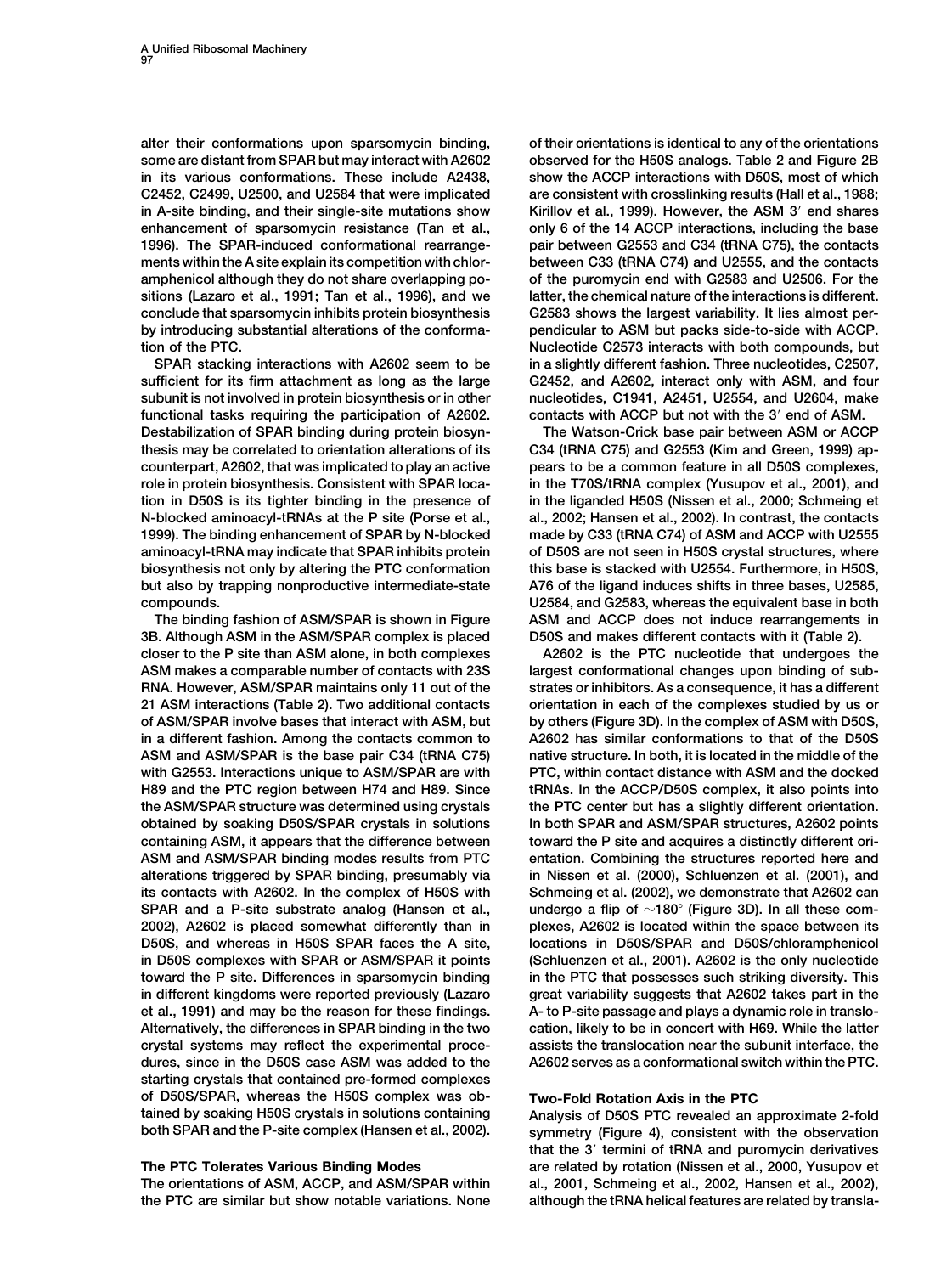**Molecular Cell 98**



## **Figure 4. Two-Fold Rotation and Peptide Bond Formation**

**(A) A projection down the 2-fold axis of the 2-fold symmetry-related region in D50S PTC. The 2-fold axis is marked by a black circle. Symmetryrelated nucleotides are colored identically. Key for conversion to** *E. coli* **system is given in (C).**

**(B) Selected positions of A2602 in relation to the tRNA acceptor stem mimic. 1FG0 and 1KQS are the PDB entries of H50S complexes with substrate analogs, docked onto D50S structure.**

**(C) The 2D diagram of D50S nucleotides involved in the proposed mechanism. Related nucleotides are colored as in (A). Rear-wall nucleotides are circled in red.**

**(D and E) Snapshots of the spiral motion, obtained by successive rotations of 15 each around the 2-fold axis, coupled with the appropriate fraction of the total translation. Shown are orthogonal views of tRNA-3 end passage from A to P site, represented by the transition from blue (A-site aminoacylated tRNA) to green (P-site leaving group). The PTC backbone is shown in gray. The rear-wall nucleotides are shown in red and the anchors in magenta and pink. The black line represents the 2-fold rotation axis; an arrow shows the rotation direction. (D) A stereo view perpendicular to the 2-fold axis. (E) A projection from the PTC upper end (in relation to Figure 1B) down the 2-fold axis. A73 was removed because of its proximity to the rotation axis.**

**(F) The relative positions of the A-site (blue) primary amino and P-site (green) carboxyl groups that should participate in peptide-bond formation (encircled in red).**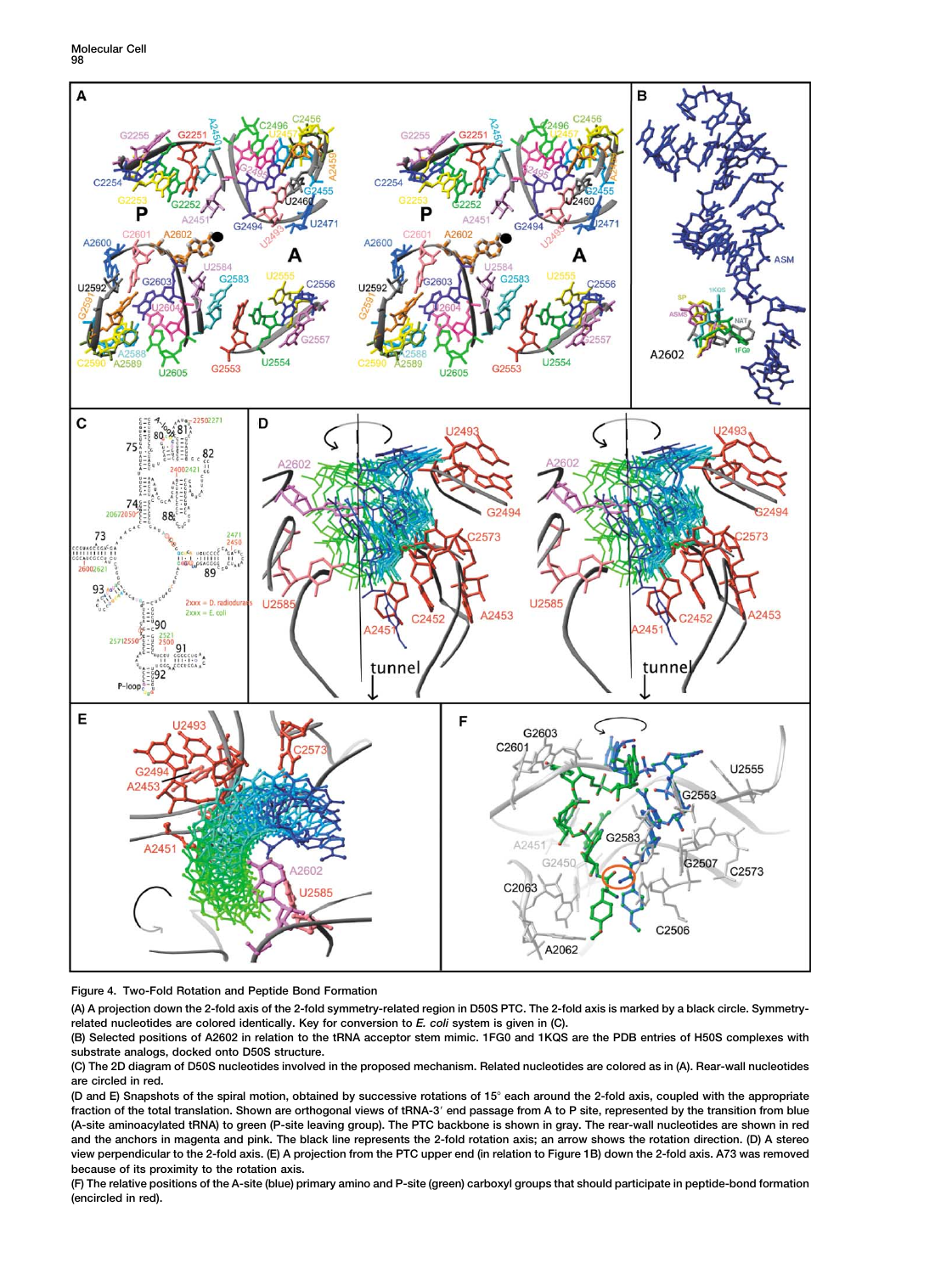**tion (Stark et al., 1997; Yusupov et al., 2001). The detec- and no conformational adjustments were required (I.A., tion of 2-fold symmetry in all known structures of ribo- A.B., R.Z., and A.Y, unpublished data). The motion starts somal large subunits verified its universality and with A-site tRNA forming a base pair with G2553 and prompted the identification of a 2-fold rotation axis interacting with U2506, C2507, U2555, C2573, and within the PTC. The presumed functional relevance of G2583 (Table 1). While rotating, RM interacts with the inherent 2-fold symmetry within the active site of the bases of nucleotides C2573, A2451, C2452, and C2493 ribosome, a particle that appears to lack any other inter- and slide along G2494 phosphate, the position of which nal symmetry, and the high sequence conservation of is stabilized by the adjacent A-minor motif with H39 and the PTC rear-wall nucleotides (defined in Figure 4C), a noncanonical base pair with U2457. At the P site, the led us to suggest a simple machinery for peptide-bond RM is positioned so that its C74 interacts with 2601-3, formation, translocation, and the entrance of nascent C75 is base paired with G2251, and A76 interacts with proteins into the exit tunnel. According to this mecha- G2063, A2450, and U2585. Although initially we treated nism, the tRNA A- to P-site passage involves two inde- the RM as a rigid body, in subsequent examinations pendent motions: a spiral rotation of 180 of the A-site we allowed deviations from rigidity, consistent with the tRNA-3 end, performed in conjunction with peptide- known flexibility of tRNA-3 ends. We found that the bond formation, and A- to P-site translation of the tRNA guidance of the rear-wall nucleotides together with acceptor stem. In support of sovereign motions of tRNA the front anchoring restrict the possible motions of the structural features is the suggested hybrid-state translo- RM nucleotides and limit their flexibility. cation mechanism (Moazed and Noller, 1989; Noller et Two nucleotides interact with RM near the small sub-**

**The approximate 2-fold axis is located at the PTC axis and is within contact distances to tRNA-A73 center. It relates backbone fold and nucleotide confor- throughout the rotation, and U2585, located below mation of two groups of at least seventeen nucleotides A2602, with its O4 close to the 2-fold axis and its base each (Figure 4A), the majority of which are located in interacting with the rotated A76. We found that the space the PTC upper rims. These nucleotides form two belts, available for A2602 throughout the motion can accom-**

**The P-O3 bond between the single-strand 3 end and** the helical acceptor stem (tRNA 72–73) of the docked<br>
A-site tRNA and of ASM nearly overlaps the 2-fold axis.<br>
We therefore defined the rotating moiety (RM) as the<br>
entire single-strand 3' end, namely tRNA bases 73–76.<br>
We of the available biochemical data (Green et al., 1997). 2-fold rotation is the favorable geometry between the<br>The rms deviations within couples of symmetrical nucle-<br>moieties participating in peptide-bond formation (Figure **otides range between 0.1–1.4 A˚ . The nucleotides located 4F). Thus, the guidance of the A-site motion by the PTC nucleotides leads to orientation and distance suitable at the edges of the A and P loops, 2556-7 and 2254-5, respectively, can be well superimposed on each other, for a nucleophilic attack of the A-site primary amine on whereas noticeable differences are found between the P-site tRNA carbonyl-carbon. Such an attack should 2554-5 and 2252-3. The former contact C74 of the readily occur at the optimal pH for protein biosynthesis docked tRNAs and ASM in D50S, as well as their mates by most ribosomes (pH 7.2–7.8), including** *D. radiodur***in H50S, although these two PTC structures differ** *ans* **(Miskin et al., 1968; Shevack et al., 1985; Moazed** (Harms et al., 2001, Schluenzen et al., 2001) and although **in H50S these nucleotides undergo conformational Fonseca et al., 2000; Bayfield et al., 2001, Harms et**

**slightly deeper locations of several P-site nucleotides by it. The rotated A-site tRNA-3 end replaces the P-site compared to their A-site mates. To examine the spiral tRNA-3 end, thus assisting the release of the P-site path, we monitored the entire motion of RM (Figures 4D leaving group, and the translocation of the acceptor and 4E) and found no clashes throughout the rotation stems of both tRNAs should free space for binding the**

**al., 2002). unit interface: A2602, whose N1 atom sits on the 2-fold** each held at one end by a double helix (H89 and H93).<br>
One group includes five A-loop nucleotides, most of<br>
helix H93, and two nucleotides from domain V central<br>
loop. The second group contains the equivalent P loop<br>
into

**changes upon analogs binding (Nissen et al., 2000). al., 2001). We propose that the A- to P-site rotation is The 2-fold symmetry has a spiral nature, resulting from synchronized with peptide-bond formation, or triggered**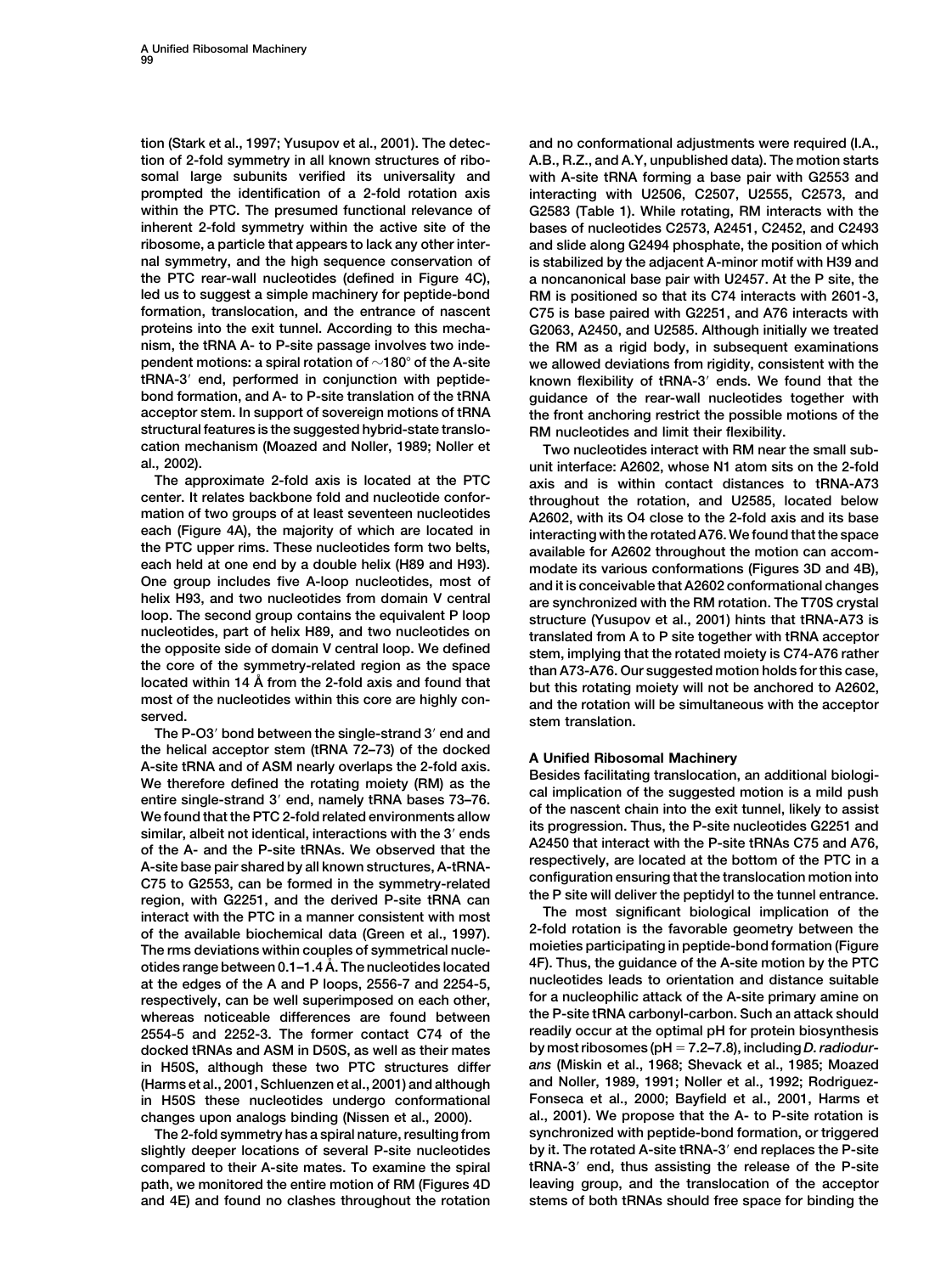for our proposed machinery is that the P-site tRNA in<br>the initiation complex has its 3' end in a conformation<br>related to that of incoming A site by an approximate<br> $2$ -fold rotation.<br> $2$ -fold rotation.

**known PTC structures, the provision for ensured mild containing 0.025 mM ASM. push of nascent proteins into the tunnel; the resulting mutual orientation of A- and P-site tRNAs suitable for X-Ray Diffraction** peptide-bond formation, are consistent with the univer-<br>sality of our proposed machinery. This tentative machin-<br>ery suggests a spontaneous peptide bond formation,<br>with HKL2000 (Otwinowski and Minor, 1997). **consistent with results of previous biochemical experiments (Cooperman, 1977; Nierhaus et al., 1980; Moazed Placements and Refinement precise positioning of tRNA in the PTC. Less optimal amplitudes of each of the complexes, using rigid body refinement** binding geometry of tRNA mimics may lead to the forma-<br>tion of a single peptide bond, which is not accompanied<br>by A- to P-site passage; hence no further protein biosyn-<br>by A- to P-site passage; hence no further protein bio **thesis can take place. An example is the fragment assay module of INSIGHTII (Accelrys Inc., San Diego, CA). Each of the performed within H50S crystals that led to an A-site D50S-ligand models was further refined in CNS. For the calculation bound product that was not passed to the P site (Schme- of free R factors (as reported in Table 1), a subset of reflections (5%** ing et al., 2002), presumably because its geometry was not suitable for the spiral motion. Similarly, application<br>of this motion to ASM/SPAR led to a P site placement<br>requiring a significant conformational rearrangement in<br>order to reach an orientation suitable for peptide bon **formation, and we suggest that this reflects the inhibi- by re-calculating it for each of the symmetry-related nucleotidetory mechanism of sparsomycin. couples of D50S. The spiral rotation was found to be composed of**

**is determined by the positioning of the tRNA helical negligible accumulated variability. stem, rather than by its 3 end. Remote interactions with 23S RNA and protein L16 are the main contributors to the Acknowledgments** tRNA positioning. In the absence of these interactions,<br>conformational rearrangements of the substrate are re-<br>quired to adopt an orientation that is suitable for peptide<br>zeev, H. Burmeister, R. Chen, C. Glotz, M. Lascheve **bond formation, and the inherent flexibility of the PTC Peretz, C. Stamer, and A. Wolff for contributing to these studies; may assist these rearrangements. H69, the intersubunit and the staff of ID19/SBC7APS/ANL and ID14-2 and ID14-4/ESRF/ bridge connecting the PTC with the decoding center, is EMBL for their cooperation and assistance. The Max-Planck Soci**part of the PTC walls and may be involved in tRNA<br>placement and translocation. Sparsomycin binds to an Ministry for Science and Technology (BMBF Grant 05-641EA), and<br>extremely flexible nucleotide located at the PTC center **and inhibits protein biosynthesis by altering the PTC Kimmel Professorial Chair. conformation. Segments of the PTC form a scaffold that** guide the motion from A to P site, presumably by rotating Received: July 16, 2002 **around an internal 2-fold axis of symmetry observed Revised: November 1, 2002 within the PTC of all known structures.**

### **Experimental Procedures**

**Throughout the text, the nucleotides are numbered as in** *E. coli***. Ban, N., Nissen, P., Hansen, J., Moore, P.B., and Steitz, T.A. (2000).**

Crystals of space-group 1222 were grown from the large ribo-<br>
D50S crystals of space-group 1222 were grown from the large ribo-<br>
somal peptide bond formation. Science 291, 203.<br>
et al., 2001). SPAR crystals were obtained b **nucleotides, with the sequence: 5GGGGCUAAGCGGUUCGAUCC Bourd, S.B., Kukhanova, M.K., Gottikh, B.P., and Krayevsky, A.A.**

**next aminoacyl tRNA. The sole geometrical requirement CGCUUAGCUCCACCPuro. The terminal C of ASM was coupled via 2-fold rotation. ter bond to the 5 OH of the N6-dimethyl moiety of puromycin. ASM/ The existence of symmetry-related regions in all SPAR crystals were obtained by soaking SPAR crystals in solutions**

The 3.0 Å structure of D50S was refined against the structure factor

**176–180** $^{\circ}$  rotation and  $\sim$  2.5 Å translation toward the tunnel. The Conclusions<br>
We showed that precise positioning of tRNA within the<br>
PTC, which seems to be crucial for protein biosynthesis,<br>
PTC, which seems to be crucial for protein biosynthesis,<br>
exes computed for all of the structure axes computed for all of the structures determined by us showed

### **References**

**Bailey, S. (1994). The CCP4 suite: programs for protein crystallogra-Numbering phy. Acta Crystallogr. D** *50***, 760–763.**

> The complete atomic structure of the large ribosomal subunit at **2.4 A˚ resolution. Science** *289***, 905–920.**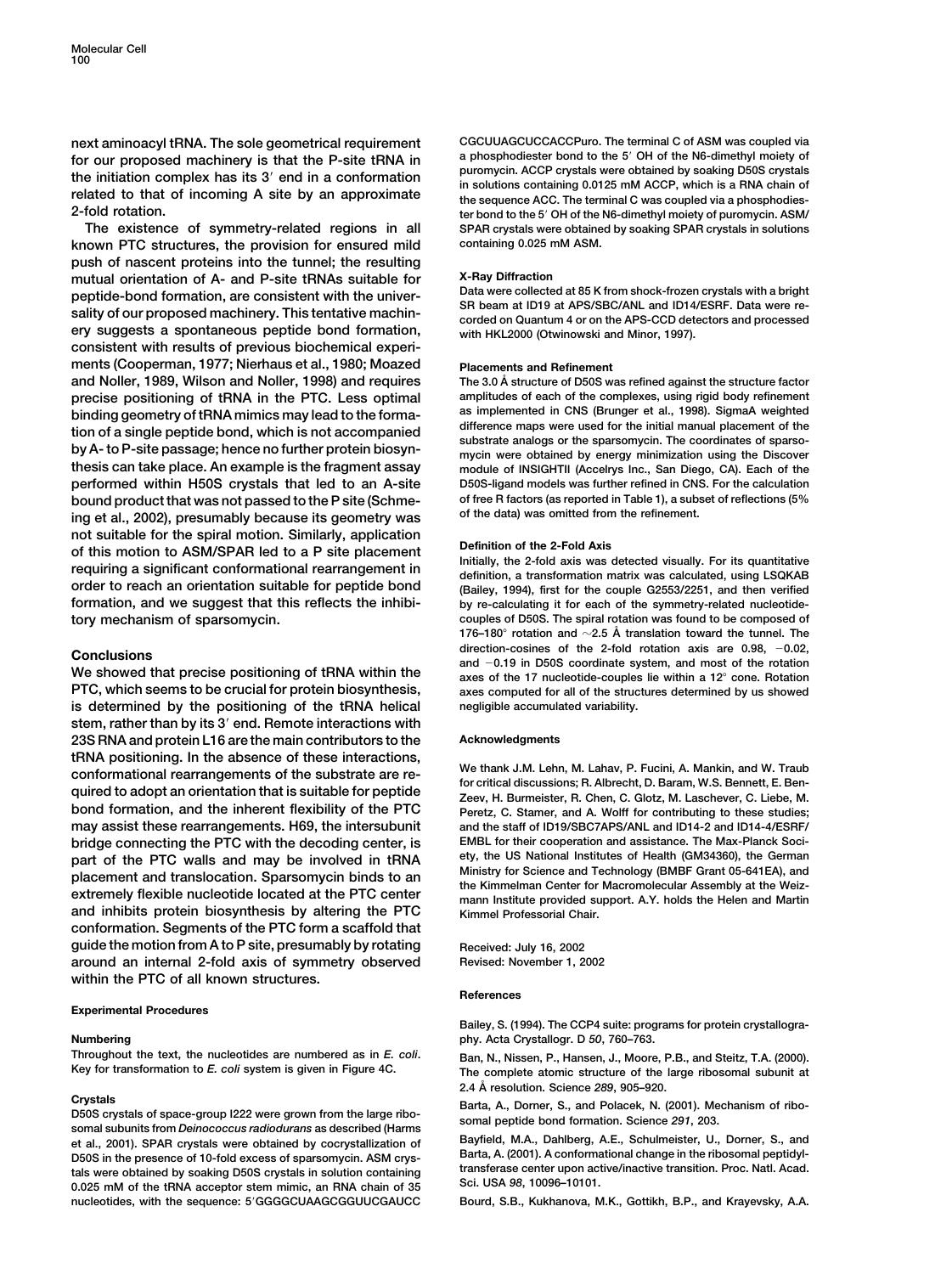**(1983). Cooperative effects in the peptidyltransferase center of Ballesta, J.P. (1991). Biochemical and kinetic characteristics of the** *Escherichia coli* **ribosomes. Eur. J. Biochem.** *135***, 465–470. interaction of the antitumor antibiotic sparsomycin with prokaryotic**

**Grosse-Kunstleve, R.W., Jiang, J.S., Kuszewski, J., Nilges, M., Lazaro, E., Rodriguez-Fonseca, C., Porse, B., Urena, D., Garrett, Pannu, N.S., et al. (1998). Crystallography & NMR system: a new R.A., and Ballesta, J.P. (1996). A sparsomycin-resistant mutant of software suite for macromolecular structure determination. Acta** *Halobacterium salinarium* **lacks a modification at nucleotide U2603**

**Cooperman, B.S. (1977). Identification of binding sites on the** *E. coli* **231–238.** ribosome by affinity labeling, Adv. Exp. Med. Biol. 86A, 595-609.

**Gale, E. Cundliffe, P.E. Reynolds, M.H. Richmond, and M. H. Waring, Mankin, A.S., and Garrett, R.A. (1991). Chloramphenicol resistance eds. (London, NY, Sydney, Toronto: Wiley). mutations in the single 23S rRNA gene of the archaeon** *H. halobium***.**

**Cundliffe, E. (1990). Recognition sites for antibiotics within rRNA. In J. Bacteriol.** *173***, 3559–3563. The Ribosome: Structure, Function and Evolution, W.E. Hill, A.E. Miskin, R., Zamir, A., and Elson, D. (1968). The inactivation and Dahlberg, R.A. Garrett, P.B. Moore, D. Schlessinger, and J.R. War- reactivation of ribosomal-peptidyltransferase of** *E. coli***. Biochem. ner, eds. (Washington, DC: ASM), pp. 479–90. Biophys. Res. Commun.** *33***, 551–557.**

**Eckerman, D.J., and Symons, R.H. (1978). Sequence at the site Moazed, D., and Noller, H.F. (1989). Intermediate states in the moveof attachment of an affinity-label derivative of puromycin on 23S ment of transfer RNA in the ribosome. Nature** *342***, 142–148.**

**ganization of the ribosome during translocation. Nature** *406***, Acad. Sci. USA** *88***, 3725–3728.**

**ing, M.J. (1981). The Molecular Basis of Antibiotic Action (London: Acad. Sci. USA** *61***, 1042–1049. Wiley). Monro, R.E., Celma, M.L., and Vazquez, D. (1969). Action of sparso-**

**ferase center. In Ribosomal RNA: Structure, Evolution, Processing 356–358. and Function. R.A. Zimmermann and A.E. Dahlberg, eds. (Boca Ra- Nierhaus, K.H., Schulze, H., and Cooperman, B.S. (1980). Molecular**

**Goldberg, I.H., and Mitsugi, K. (1966). Sparsomycin, an inhibitor of Int.** *1***, 185–192. aminoacyl transfer to polypeptide. Biochem. Biophys. Res. Com- Nissen, P., Hansen, J., Ban, N., Moore, P.B., and Steitz, T.A. (2000).**

**Green, R., Samaha, R.R., and Noller, H.F. (1997). Mutations at nucle- Science** *289***, 920–930. otides G2251 and U2585 of 23S rRNA perturb the peptidyltransfer- Noller, H.F., Hoffarth, V., and Zimniak, L. (1992). Unusual resistance**

**Green, R., Switzer, C., and Noller, H.F. (1998). Ribosome-catalyzed** *256***, 1416–1419. peptide-bond formation with an A-site substrate covalently linked Noller, H.F., Yusupov, M.M., Yusupova, G.Z., Baucom, A., and Cate,**

**Gutell, R.R., Gray, M.W., and Schnare, M.N. (1993). A compilation Lett.** *514***, 11–16. of large subunit (23S and 23S-like) ribosomal RNA structures: 1993. Odom, O.W., Picking, W.D., and Hardesty, B. (1990). Movement of**

**Hall, C.C., Johnson, D., and Cooperman, B.S. (1988). [3H]-p-azido- on ribosomes. Biochemistry** *29***, 10734–10744. puromycin photoaffinity labeling of** *E. coli* **ribosomes: evidence for Ofengand, J., and Bakin, A. (1997). Mapping to nucleotide resolution**

**Hansen, J.L., Schmeing T.M., Moore, P.B., and Steitz, T.A. (2002). dria, and chloroplasts. J. Mol Biol.** *266***, 246–268. Structural insights into peptide bond formation. Proc. Natl. Acad. Otwinowski, Z., and Minor, W. (1997). Processing of X-ray diffraction**

**Harms, J., Schluenzen, F., Zarivach, R., Bashan, A., Gat, S., Agmon, A** *276***, 307–326. structure of the large ribosomal subunit from a mesophilic eubacte- initial selection and proofreading of aminoacyl-tRNA on the ribo-**

**Hornig, H., Woolley, P., and Luhrmann, R. (1987). Decoding at the Pestka, S. (1977). Inhibitors of protein synthesis. In Molecular Mechribosomal A site: antibiotics, misreading and energy of aminoacyl- anisms of Protein Biosynthesis, H. Weissbach and S. Pestka, eds.**

**Hummel, H., and Bock, A. (1987). 23S ribosomal RNA mutations in Polacek, N., Gaynor, M., Yassin, A., and Mankin, A.S. (2001). Riboantibiotic anisomycin. Nucleic Acids Res.** *15***, 2431–2443. catalytic nucleotide. Nature** *411***, 498–501.**

**Kim, D.F., and Green, R. (1999). Base-pairing between 23S rRNA Porse, B.T., and Garrett, R.A. (1995). Mapping important nucleotides**

**Kirillov, S., Porse, B.T., Vester, B., Woolley, P., and Garrett, R.A. mutagenesis approach. J. Mol. Biol.** *249***, 1–10. (1997). Movement of the 3-end of tRNA through the peptidyl trans- Porse, B.T., Kirillov, S.V., Awayez, M.J., Ottenheijm, H.C., and Garferase centre and its inhibition by antibiotics. FEBS Lett.** *406***, rett, R.A. (1999). Direct crosslinking of the antitumor antibiotic spar-**

**ase antibiotics perturb the relative positioning of the 3-terminal Natl. Acad. Sci. USA** *96***, 9003–9008. adenosine of P/P'-site-bound tRNA and 23S rRNA in the ribosome. Rheinberger, H.J., Sternbach, H., and Nierhaus, K.H. (1981). Three**

**Lazaro, E., van den Broek, L.A., San Felix, A., Ottenheijm, H.C., and Sci. USA** *78***, 5310–5314.**

**Brunger, A.T., Adams, P.D., Clore, G.M., DeLano, W.L., Gros, P., and eukaryotic ribosomes. Biochemistry** *30***, 9642–9648.**

**Crystallogr. D Biol. Crystrallogr.** *54***, 905–921. in the peptidyl transferase centre of 23S RNA. J. Mol. Biol.** *261***,**

**Cundliffe, E. (1981). Antibiotic inhibitors of ribosome function, E.F. don interaction in the ribosomal exit site. J. Mol. Biol.** *196***, 137–148.**

**ribosomal RNA of** *E. coli* **ribosomes. Eur. J. Biochem.** *82***, 225–234. Moazed, D., and Noller, H.F. (1991). Sites of interaction of the CCAa Frank, J., and Agrawal, R.K. (2000). A ratchet-like inter-subunit reor- end of peptidyl-transfer RNA with 23S ribosomal-RNA. Proc. Natl.**

**318–322. Monro, R.E., Cerna, J., and Marcker, K.A. (1968). Ribosome-cata-Gale, E.F., Cundliffe, E., Reynolds, P.E., Richmond, M.H., and War- lyzed peptidyl transfer: substrate specificity at the P-site. Proc. Natl.**

**Garrett, R.A., and Rodriguez-Fonseca, C. (1995). The peptidyltrans- mycin on ribosome-catalysed peptidyl transfer. Nature** *222***,**

mechanisms of the ribosomal peptidyl transferase center. Biochem.

**mun.** *23***, 453–459. The structural basis of ribosome activity in peptide bond synthesis.**

**ase center of the ribosome. J. Mol. Biol.** *266***, 40–50. of peptidyltransferase to protein extraction procedures. Science**

**to 23S ribosomal RNA. Science** *280***, 286–289. J.H.D. (2002). Translocation of tRNA during protein synthesis. FEBS**

**tRNA but not the nascent peptide during peptide bond formation**<br>on ribosomes. Biochemistry 29, 10734-10744.

**site-specific interaction at U-2504 and G-2502 in domain V of 23S of pseudouridine residues in large subunit ribosomal RNAs from ribosomal RNA. Biochemistry** *27***, 3983–3990. representative eukaryotes, prokaryotes, archaebacteria, mitochon-**

**Sci. USA** *99***, 1670–1675. data collected in oscillation mode. Macromolecular Crystallogr. Pt**

Pape, T., Wintermeyer, W., and Rodnina, M. (1999). Induced fit in **rium. Cell** *107***, 679–688. some. EMBO J.** *18***, 3800–3807.**

**tRNA binding. Biochimie** *69***, 803–813. (New York: Academic Press), pp. 467–553.**

somal peptidyltransferase can withstand mutations at the putative

in the peptidyl transferase centre of 23 S rRNA using a random

**223–233. somycin, and its derivatives, to A2602 in the peptidyltransferase Kirillov, S.V., Porse, B.T., and Garrett, R.A. (1999). Peptidyltransfer- center of 23S-like rRNA within ribosome-tRNA complexes. Proc.**

**RNA** *5***, 1003–1013. tRNA binding sites on** *Escherichia coli* **ribosomes. Proc. Natl. Acad.**